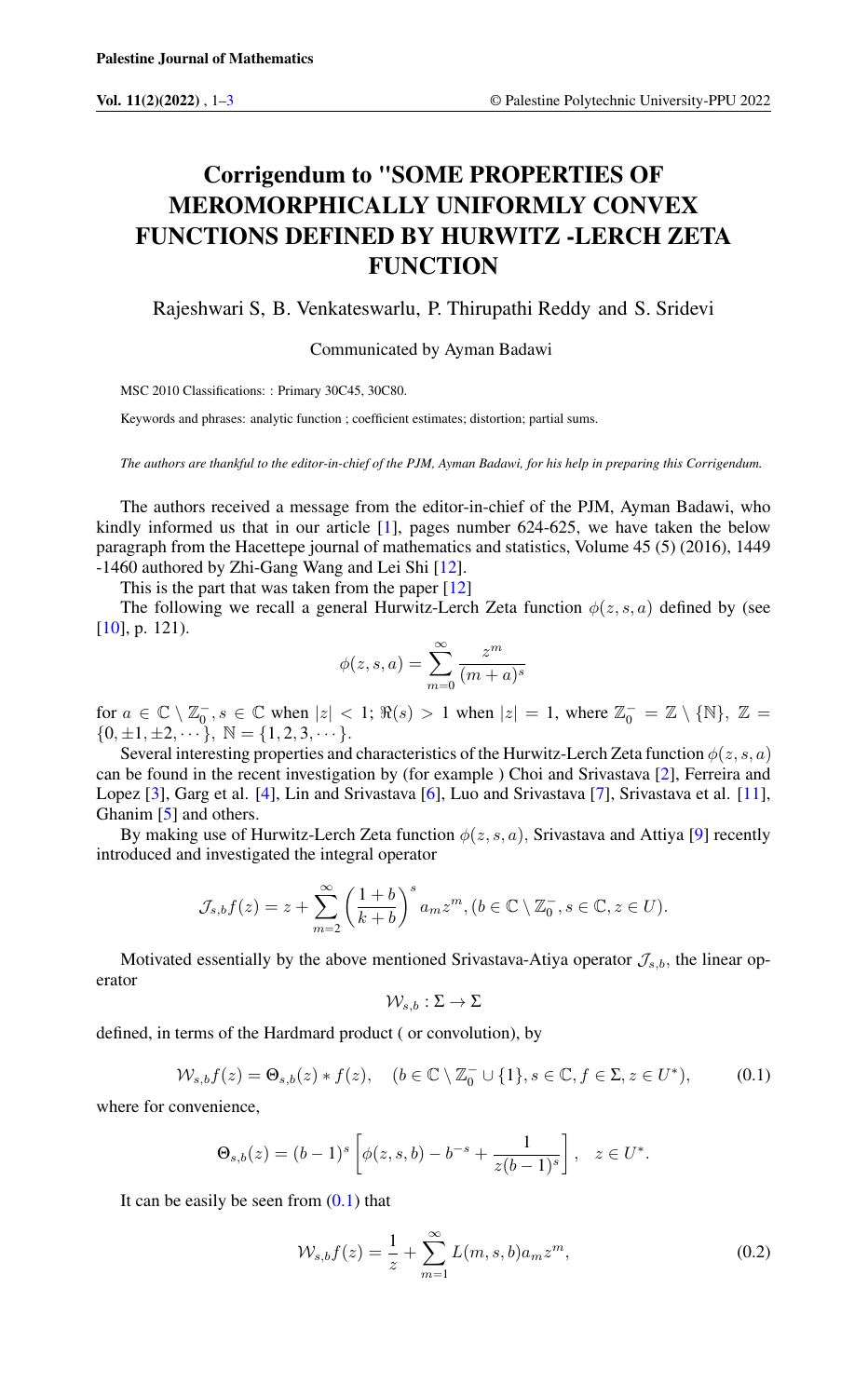where 
$$
L(m, s, b) = \left(\frac{b-1}{b+m}\right)^s
$$
.

Indeed, the operator  $W_{s,b}$  can be defined for  $b \in \mathbb{C} \setminus \mathbb{Z}_0^- \cup \{1\}$ , where

$$
\mathcal{W}_{s,0}f(z) = \lim_{b \to 0} \{ \mathcal{W}_{s,b}f(z) \}.
$$

We observe that

<span id="page-1-12"></span>
$$
\mathcal{W}_{\{0,b\}}f(z) = f(z),
$$

and

$$
\mathcal{W}_{1,\gamma} = \frac{\gamma - 1}{z^{\gamma}} \int\limits_{0}^{z} t^{\gamma - 1} f(t) dt, \quad \Re(\gamma) > 1.
$$

Furthermore, from the definition  $(0.2)$ , we find that

$$
\mathcal{W}_{s+1,b}f(z) = \frac{b-1}{z^b} \int_0^z t^{b-1} \mathcal{W}_{s,b}f(t)dt, \quad \Re(b) > 1.
$$
 (0.3)

Differentiating both sides of  $(0.3)$  with respect to z, we get the following useful relationship:

$$
z(\mathcal{W}_{s+1,b}f)'(z) = (b-1)\mathcal{W}_{s,b}f(z) - b\mathcal{W}_{s+1,b}f(z).
$$

## <span id="page-1-0"></span>References

- <span id="page-1-1"></span>[1] Rajeshwari S, B. Venkateswarlu, P. Thirupathi Reddy and S. Sridevi, *Some properties of meromorphically uniformly convex functions defined by Hurwitz-Lerch zeta function*, Palest. J. Math. 11 (1), 623–632 (2022).
- <span id="page-1-4"></span>[2] J. Choi and H. M. Srivastava, *Certain families of series associated with the Hurwitz-Lerch Zeta function,* Appl. Math. Comput., 170 , 399–409 (2005).
- <span id="page-1-5"></span>[3] C. Ferreira and J. L. Lopez, *Asymptotic expansions of the Hurwitz-Lerch Zeta function,* J. Math. Anal. Appl., 298 , 210–224 (2004).
- <span id="page-1-6"></span>[4] M. Garg, K. Jain and H. M. Srivastava, *Some relationships between the generalized Apostol-Bernoulli polynomials and Hurwitz-Lerch Zeta functions,* Integral Transforms Spec. Funct., 17, 803–815 (2006).
- <span id="page-1-10"></span>[5] F. Ghanim, *A study of a certain subclass of Hurwitz-Lerch-Zeta function related to a linear operator,* Abstr. Appl. Anal., 2013 , Article ID 763756, 7 pages (2013).
- <span id="page-1-7"></span>[6] S. D. Lin and H. M. Srivastava, *Some families of the Hurwitz-Lerch Zeta functions and associated fractional derivative and other integral representations,* Appl. Math. Comput., 154, 725–733 (2004).
- <span id="page-1-8"></span>[7] Q. M. Luo and H. M. Srivastava, *Some generalizations of the Apostol-Bernoulli and Apostol-Euler polynomials,* J. Math. Anal. Appl., 308, 290–302 (2005).
- [8] St. Ruscheweyh , *Neighbourhoods of univalent functions,* Proc. Amer. Math. Soc., 81 , 521-527 (1981).
- <span id="page-1-11"></span>[9] H. M. Srivastava, and A. A. Attiya, *An integral operator associated with the Hurwitz-Lerch Zeta function and diffierential subordination,* Integral Transforms Spec. Funct., 18, 207–216, (2007).
- <span id="page-1-3"></span>[10] H. M. Srivastava and J. Choi, *Series associated with the Zeta and related functions,* Dordrecht, Boston, London: Kluwer Academic Publishers (2001).
- <span id="page-1-9"></span>[11] H. M. Srivastava, M. J. Luo and R. K. Raina, *New results involving a class of generalized Hurwitz-Lerch Zeta functions and their applications,* Turkish J. Anal. Number Theory, 1, 26–35 (2013).
- <span id="page-1-2"></span>[12] Zhi-Gang Wang and Lei Shi, *Some subclasses of meromorphic functions involving the Hurwitz-Lerch Zeta function,* Hacet. J. Math. Stat., 45 (5), 1449–1460 (2016).

## Author information

Rajeshwari S, Department of Mathematics, Presidency Univeristy, Bengaluru -560 064 , Karnataka, INDIA. E-mail: rajeshwaripreetham@gmail.com

B. Venkateswarlu, Department of Mathematics, GSS, GITAM University, Bengaluru Rural- 562 163, Karnataka, INDIA.

E-mail: bvlmaths@gmail.com